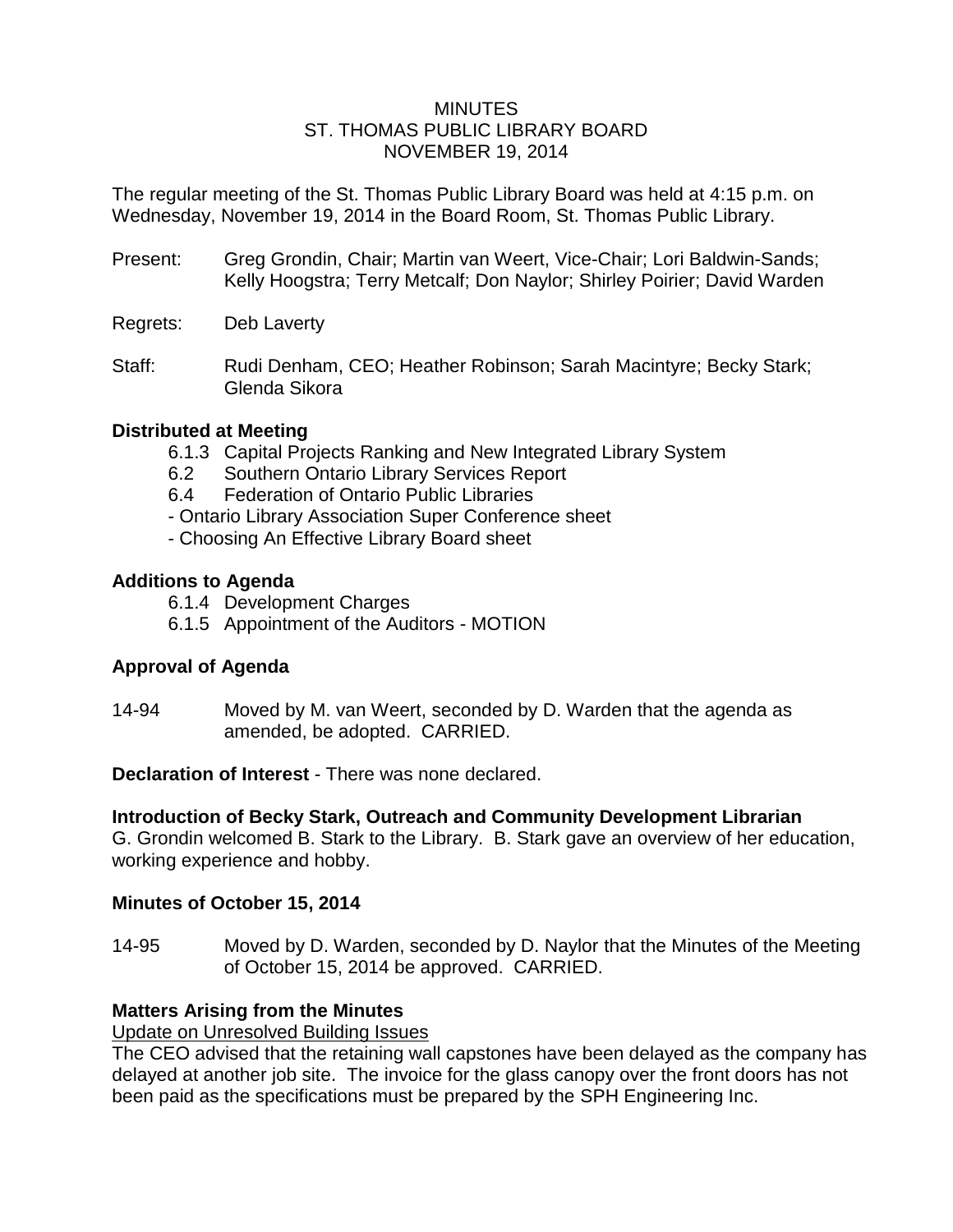# **Reports - Staff**

CEO's Report - Received for information.

## Board Orientation

T. Metcalf and K. Hoogstra volunteered to assist the CEO in the development of Board training sessions starting in January 2015 for new members. The CEO thanked them.

## In Memory of Carolyn Kneeshaw

Suggestions of a lasting tribute in memory of Carolyn Kneeshaw who passed away in early November 2014, were discussed by the Board.

14-96 Moved by L. Baldwin-Sands, seconded by D. Warden that the St. Thomas Public Library Board approve a lasting tribute to in memory of Carolyn Kneeshaw, former Chief Librarian/CEO by the naming of the "Carolyn Kneeshaw Board Room". CARRIED.

A picture and plaque will be designed, and the family will be invited to attend a little reception in her honour.

### 2015 Ontario Library Association Super Conference

There are sessions on Thursday, January 29, Friday, January 30 and Saturday, January 31, 2015 that are geared to Library Board members.

### Library Activities

Public Services Librarian Report - Received for information.

Plans for the Library's Open House for the 130th Anniversary celebration on December 2 are underway. Arthur Voaden Secondary School will be catering. There will be a donation station, Telling Your Story book, and a display of historical library materials. G. Grondin will be making a brief speech at 4 p.m. The 130 reasons for loving your library will be displayed on the end panels and also hang in the Carnegie Room.

Systems and Public Services Librarian Report – Received for information.

Friends Book Sales Report – October 2014 - Received for information.

Friends Liaison Report - October 2014 - Received for information.

# **Reports - Standing Committees**

Finance and Building and Grounds

The CEO reported that there will be approximately \$20,000 in savings from Salaries and Benefits due to the delay in filling the Outreach and Community Development Librarian position.

14-97 Moved by T. Metcalf, seconded by D. Warden that the St. Thomas Public Library Board approve the Revenue and Expenditure Statement January to October 31, 2014. CARRIED.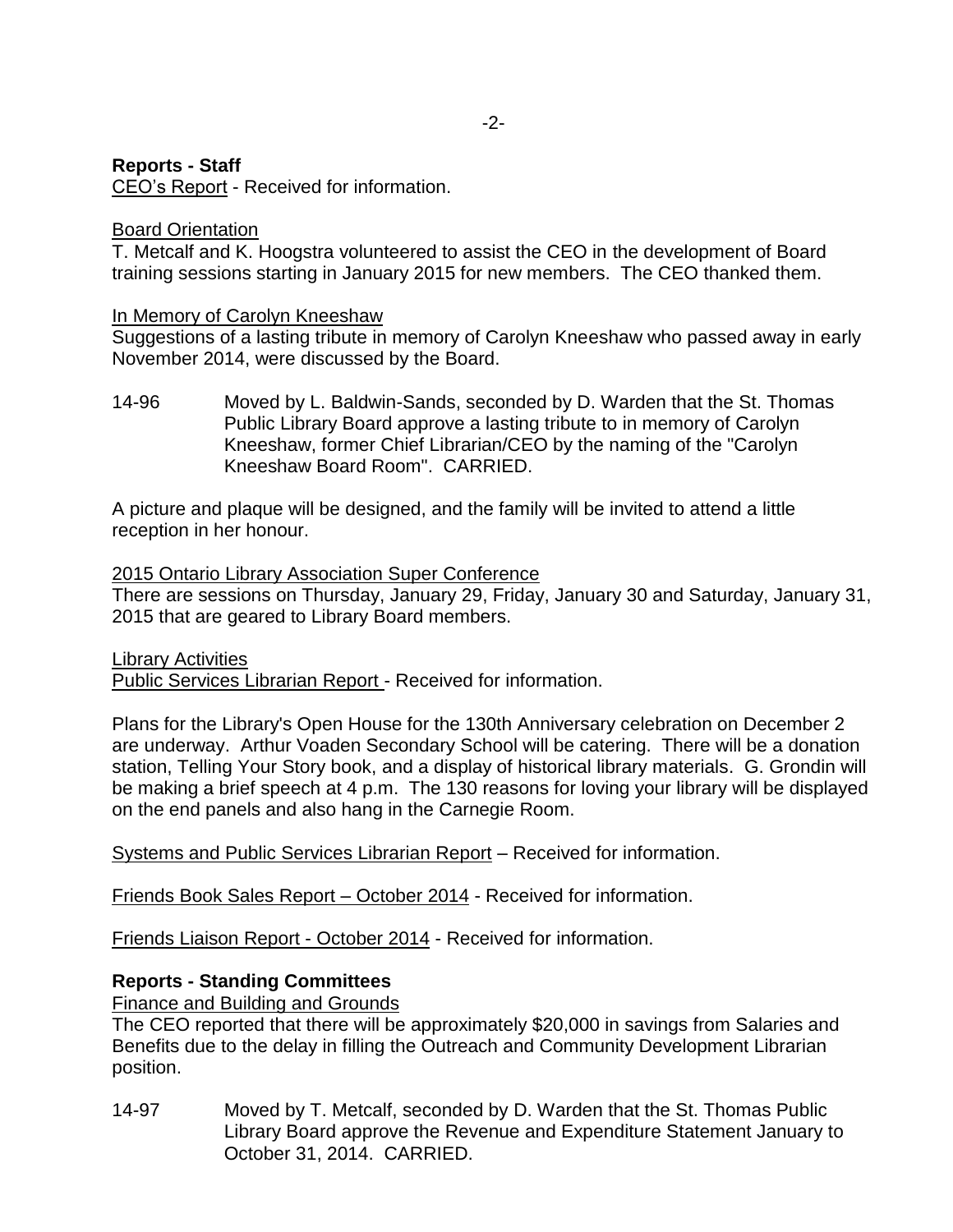Integrated Library System Capital Project 2015 - Received for information.

The Board discussed the transition to a new ILS.

14-98 Moved by T. Metcalf, seconded by M. van Weert that the St. Thomas Public Library Board approve the Capital IT request of \$50,000 to cover the one-time costs of migration to new Integrated Library System, as well as the cost of updating our bibliographic database. CARRIED.

The Board consensus was to look at Option 1 with Ontario Library Consortium.

2015 Capital Projects - Revised copy distributed and received for information.

- 14-99 Moved by T. Metcalf, seconded by D. Warden that the St. Thomas Public Library Board approve the revised 2015 Capital requests and ranking under Building Services Department as follows:
	- Priority #1 2015 Two HVAC units at \$60,000 per pair
	- Priority #2 2016 Remaining HVAC units at \$60,000 per pair
	- Priority #3 2016 Outside gardens and sloped lower area re-design for a budget of \$120,000 (Note: earmarked as fundraising project for 2015; potential for shared costs).
	- Priority #4 2016 Canopy roof design for the exterior east side stairs and entrance for a budget of \$25,000.
	- Priority #5 2017 Exterior lighting replacement of the pole3 lights for a budget of \$25,000.
	- Priority #6 2017 2019 A 3 phase window replacement project of \$35,000 per year for 3 years
	- Priority #7 2017 Masterplan for new space or existing space redesign, to accommodate new technologies and future library use; \$20,000
	- Priority #8 2017 Kiosk (or Alternate service options) for underserved areas \$60,000.

CARRIED.

### Development Charges

T. Metcalf explained that the province requires municipalities to plan new developments and pass a bylaw that determines how fees from developers are calculated, then divided into categories to support the impact on municipal services, such as new sewer connections, garbage pickup, parks and libraries. The St. Thomas bylaw is due for renewal in 2015. The library has been working with the City's development charges consultants, and once the bylaw is passed this summer, we will have one fund set aside which may be used to develop our collection, or expand our building, to accommodate an increase in population, with Council approval.

# Appointment of the Auditors

14-100 Moved by D. Warden, seconded by T. Metcalf that the St. Thomas Public Library Board appoint the firm of the Graham, Scott, Enns auditors for 2015. CARRIED.